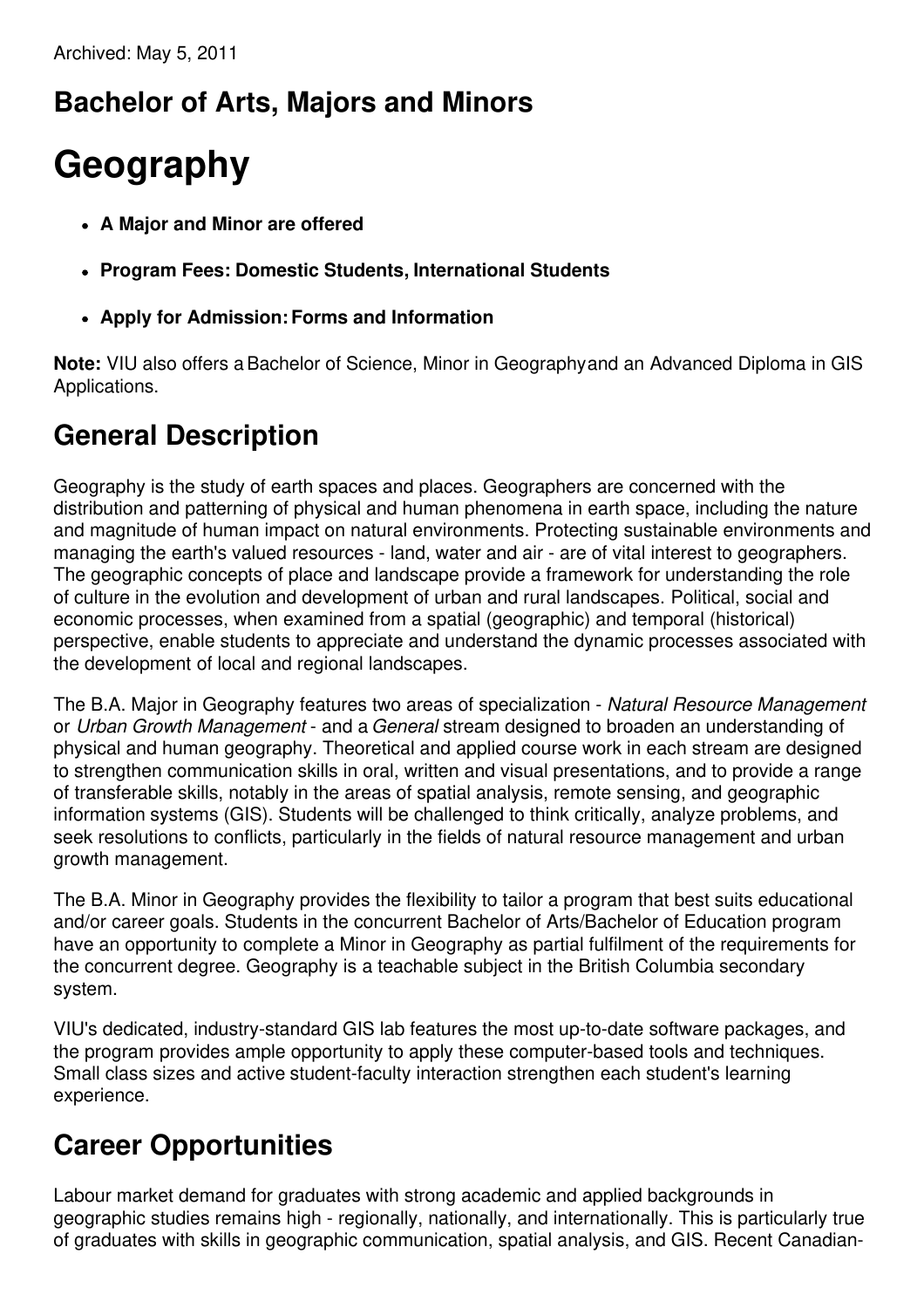based human resource studies report that GIS activity will soon surpass \$1-billion annually. Remuneration for entry-level jobs in the field of GIS is well above the norm for undergraduates seeking full-time employment opportunities upon graduation.

Some graduates may wish to pursue post-graduate studies in Geography, or in such diverse fields as education, urban planning, natural resource management, law, or public administration.

#### **Requirements for a Major**

Students must fulfill all the Institutional B.A. degree requirements, including Degree English Requirements and courses listed below:

#### **General Stream**

| YEARS 1 and 2                                 | <b>Credits</b> |
|-----------------------------------------------|----------------|
| GEOG 100 - (World Regional Geography)         | 3              |
| GEOG 101 - (Environmental Geography)          | 3              |
| GEOG 211 - (Atmospheric Environments)         | 3              |
| GEOG 212 - (Earth Environments)               | 3              |
| GEOG 221 - (Statistical Methods in Geography) | 3              |
| GEOG 228 - (Spatial Analysis)                 | 3              |
| GEOG 230 - (Cultural Geography)               | 3              |
| GEOG 240 - (Economic Geography)               | 3              |
| GEOG 290 - (Regions of Canada)                | 3              |
| <b>Year 1 and 2 Credits</b>                   | 27             |

| <b>YEARS 3 and 4</b>                                                                    | <b>Credits</b> |
|-----------------------------------------------------------------------------------------|----------------|
| GEOG 322 - (Geographic Communication)                                                   | 3              |
| GEOG 324 - (Research Methods in Geography)                                              | 3              |
| GEOG 328 - (Geographic Information Systems)                                             | 3              |
| GEOG 340 - (Urban Systems) or GEOG 344 - (Urban Social Geography)                       | 3              |
| GEOG 342 - (Urban and Regional Planning) or GEOG 350 - (Natural Resource<br>Management) | 3              |
| GEOG 372 - (Climatology) or GEOG 373 - (Biogeography)                                   | 3              |
| GEOG 374 - (Hydrology) or GEOG 376 - (Geomorphology)                                    | 3              |
| GEOG 467 - (Field Studies in Geography I)                                               | 3              |
| Plus two additional 300 or 400-level GEOG courses.                                      | 6              |
| <b>Year 3 and 4 Credits</b>                                                             | 30             |

#### **Natural Resource Management Stream**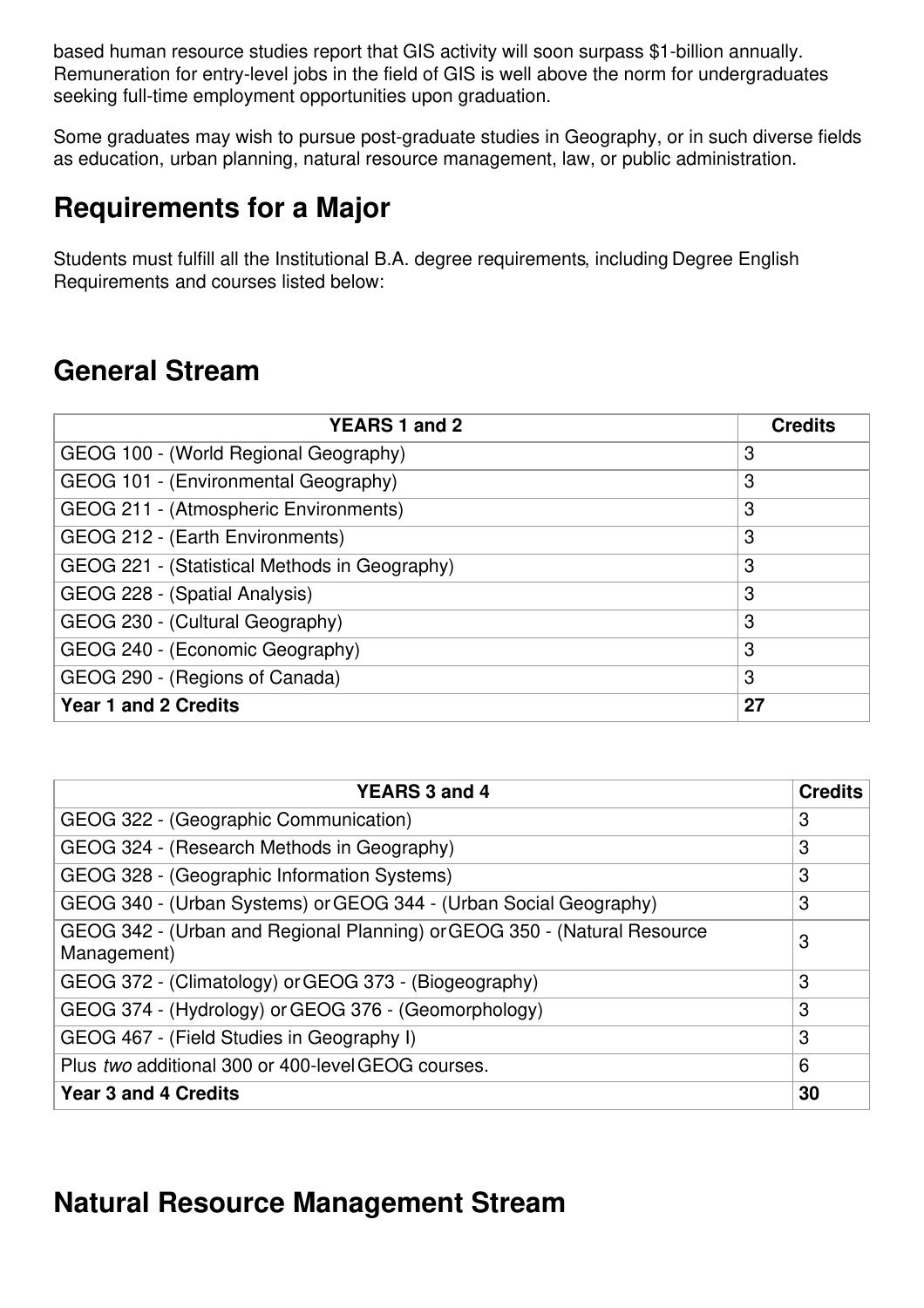| YEARS 1 and 2                                 | <b>Credits</b> |
|-----------------------------------------------|----------------|
| GEOG 100 - (World Regional Geography)         | 3              |
| GEOG 101 - (Environmental Geography)          | 3              |
| GEOG 211 - (Atmospheric Environments)         | 3              |
| GEOG 212 - (Earth Environments)               | 3              |
| GEOG 221 - (Statistical Methods in Geography) | 3              |
| GEOG 228 - (Spatial Analysis)                 | 3              |
| GEOG 240 - (Economic Geography)               | 3              |
| GEOG 290 - (Regions of Canada)                | 3              |
| <b>Year 1 and 2 Credits</b>                   | 24             |

| <b>YEARS 3 and 4</b>                                  | <b>Credits</b> |
|-------------------------------------------------------|----------------|
| GEOG 322 - (Geographic Communication)                 | 3              |
| GEOG 324 - (Research Methods in Geography)            | 3              |
| GEOG 326 - (Remote Sensing)                           | 3              |
| GEOG 328 - (Geographic Information Systems)           | 3              |
| GEOG 350 - (Natural Resource Management)              | 3              |
| GEOG 352 - (Managing Natural and Social Capital)      | 3              |
| GEOG 372 - (Climatology) or GEOG 373 - (Biogeography) | 3              |
| GEOG 374 - (Hydrology) or GEOG 376 - (Geomorphology)  | 3              |
| GEOG 452 - (Natural Resource Assessment)              | 3              |
| GEOG 456 - (Issues in Natural Resource Management)    | 3              |
| GEOG 467 - (Field Studies in Geography I)             | 3              |
| <b>Year 3 and 4 Credits</b>                           | 33             |

## **Urban Growth Management Stream**

| YEARS 1 and 2                                 | <b>Credits</b> |
|-----------------------------------------------|----------------|
| GEOG 100 - (World Regional Geography)         | 3              |
| GEOG 101 - (Environmental Geography)          | 3              |
| GEOG 211 - (Atmospheric Environments)         | 3              |
| GEOG 212 - (Earth Environments)               | 3              |
| GEOG 221 - (Statistical Methods in Geography) | 3              |
| GEOG 228 - (Spatial Analysis)                 | 3              |
| GEOG 230 - (Cultural Geography)               | 3              |
| GEOG 290 - (Regions of Canada)                | 3              |
| <b>Year 1 and 2 Credits</b>                   | 24             |